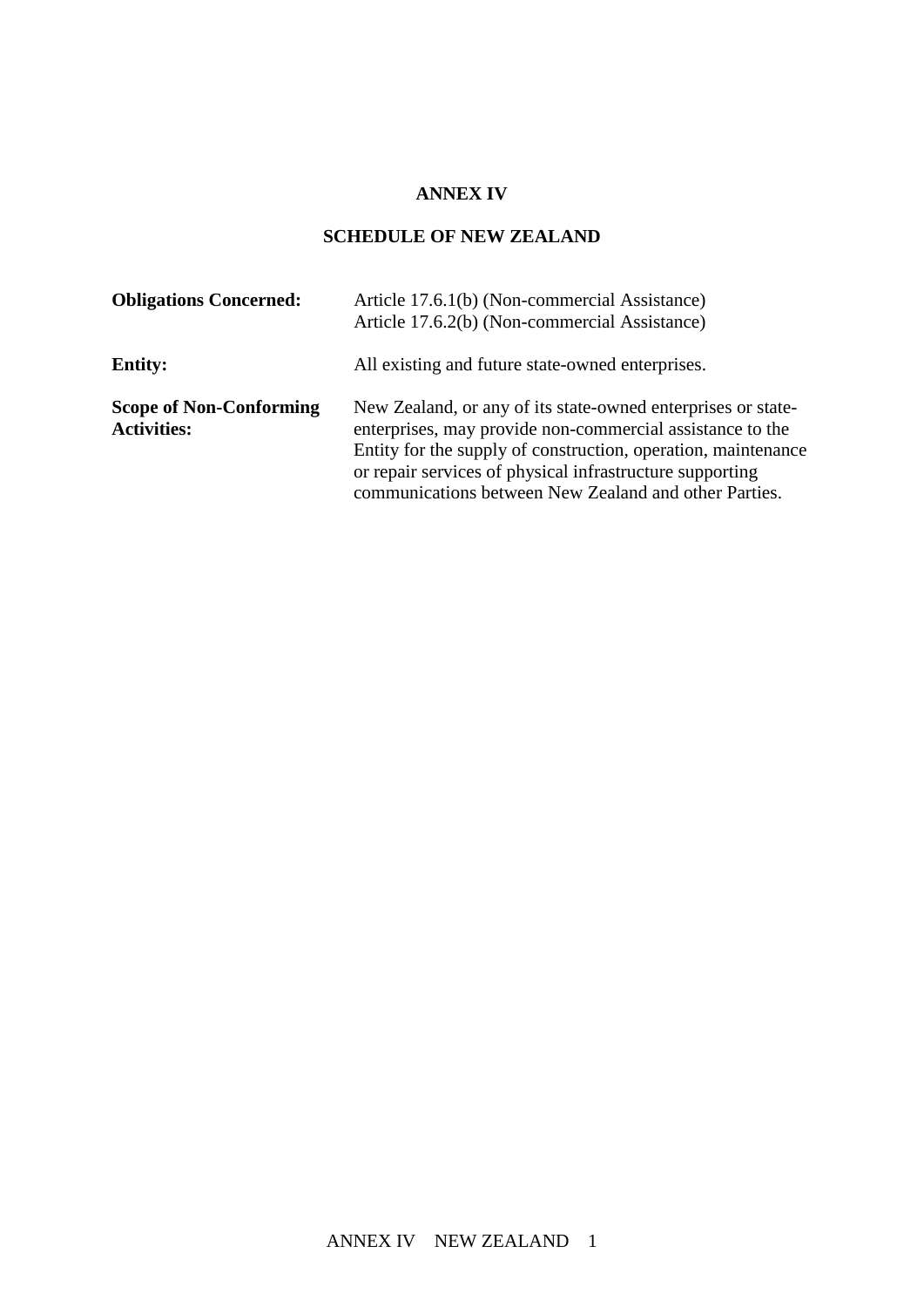| <b>Obligations Concerned:</b>                        | Article 17.6.1(b) (Non-commercial Assistance)<br>Article 17.6.2(b) (Non-commercial Assistance) |                                                                                                                                                                                                                                                                                                                                                                                                 |                                                                                                                                                                                                  |  |
|------------------------------------------------------|------------------------------------------------------------------------------------------------|-------------------------------------------------------------------------------------------------------------------------------------------------------------------------------------------------------------------------------------------------------------------------------------------------------------------------------------------------------------------------------------------------|--------------------------------------------------------------------------------------------------------------------------------------------------------------------------------------------------|--|
| <b>Entity:</b>                                       | All existing and future state-owned enterprises.                                               |                                                                                                                                                                                                                                                                                                                                                                                                 |                                                                                                                                                                                                  |  |
| <b>Scope of Non-Conforming</b><br><b>Activities:</b> |                                                                                                | New Zealand, or any of its state-owned enterprises or state-<br>enterprises, may provide non-commercial assistance to the<br>Entity for the supply of air transport services and maritime<br>transport services to the extent that they provide a connection<br>for New Zealand to the rest of the world, provided that non-<br>commercial assistance for the supply of air transport services: |                                                                                                                                                                                                  |  |
|                                                      | (a)                                                                                            | and                                                                                                                                                                                                                                                                                                                                                                                             | is provided in order to maintain ongoing operations;                                                                                                                                             |  |
|                                                      | (b)                                                                                            |                                                                                                                                                                                                                                                                                                                                                                                                 | does not cause:                                                                                                                                                                                  |  |
|                                                      |                                                                                                | (i)                                                                                                                                                                                                                                                                                                                                                                                             | share of the service; or                                                                                                                                                                         |  |
|                                                      |                                                                                                | (ii)                                                                                                                                                                                                                                                                                                                                                                                            | a significant price undercutting by the service<br>supplied by the Entity as compared with the<br>price in the same market of a like service<br>supplied by a service supplier of another Party, |  |

or significant price suppression, price depression or lost sales in the same market.